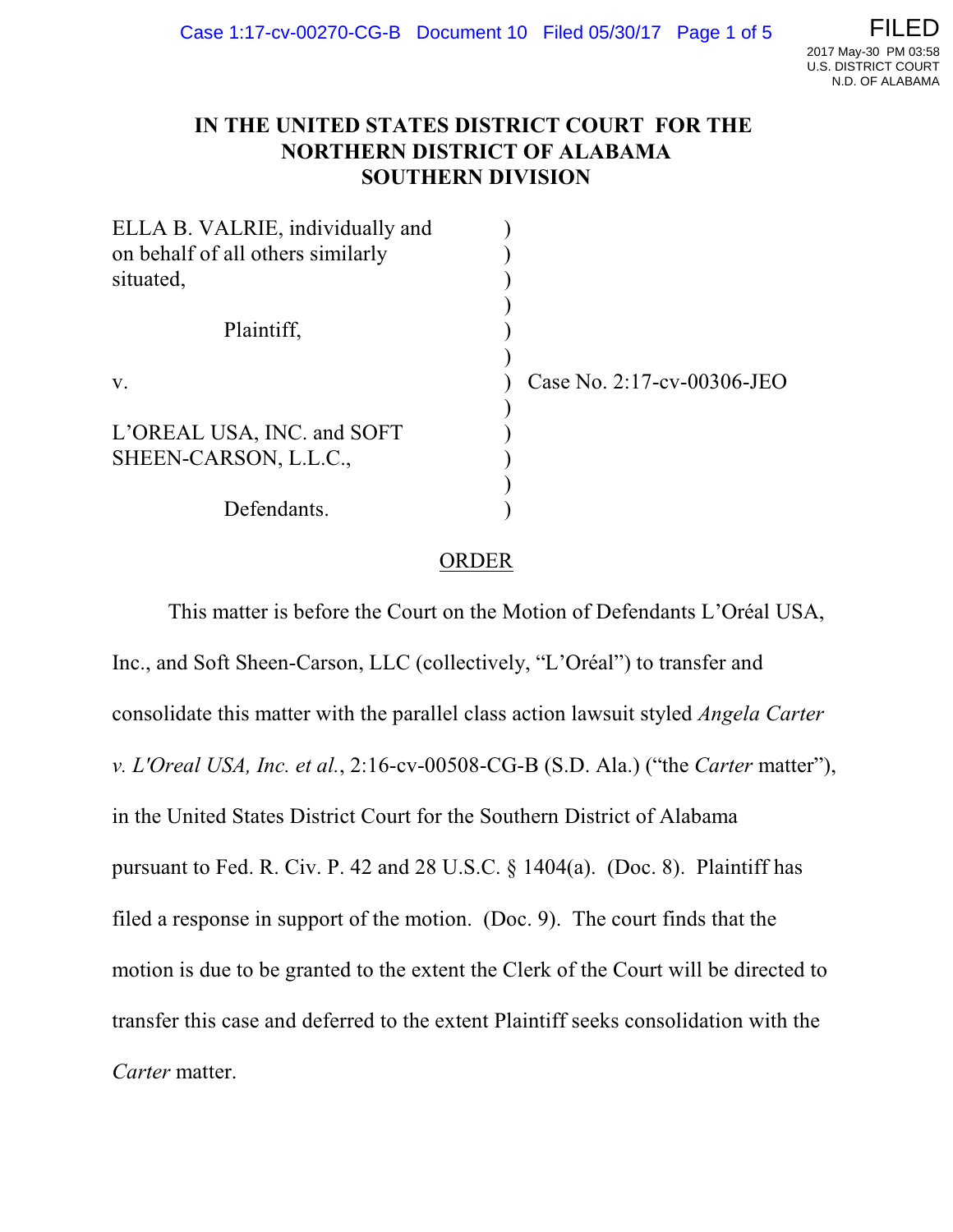According to the representations of the parties to this action, "the *Carter* matter raises class-wide factual allegations and legal claims against L'Oréal that are identical to those alleged in the instant lawsuit." (Doc. 8-1 at 2). There is a pending motion to dismiss Carter's Second Amended Class Action Complaint in the *Carter* matter. (*Id*.) The parties contend that a transfer and consolidation of the cases is appropriate to avoid duplication of the parties' efforts, a judicial waste, and the potential for disparate rulings. (*Id*. at 3). Similarly, they assert that the matters arise from identical facts, address identical legal claims, and involve the same product. (*Id*.) They conclude that the transfer and consolidation of the two matters will not unduly delay or prejudice the parties' rights because Plaintiff Valrie "is an absent class member in the *Carter* matter, and L'Oréal is actively litigating and defendant the *Carter* matter." (*Id*.)

The applicable law for the transfer of venue is clear: "For the convenience of the parties and witnesses, in the interest of justice, a district court may transfer any civil action to any other district ... where it might have been brought." 28 U.S.C. § 1404(a). The court has "broad discretion in deciding whether to transfer an action to a more convenient forum." *Continental Motors*, *Inc*. *v. Jewell Aircraft*, *Inc*., 882 F. Supp. 2d 1296, 1312 (S.D. Ala. 2012). The decision, however, must be premised on "an individualized, case-by-case determination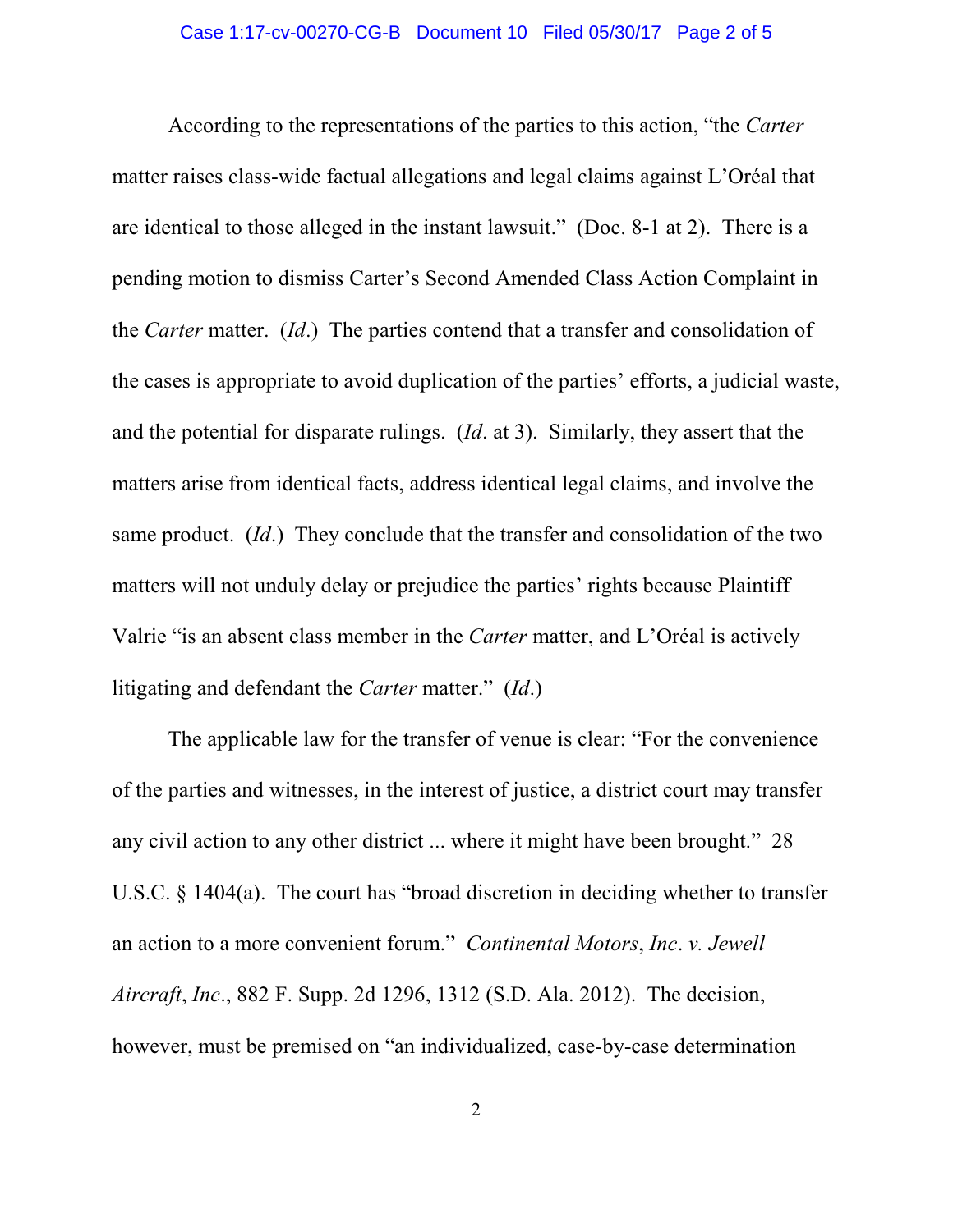### Case 1:17-cv-00270-CG-B Document 10 Filed 05/30/17 Page 3 of 5

based on principles of fairness and convenience." *Stewart Organization , Inc. v.*

*Ricoh Corp*., 487 U.S. 22, 29 (1988). Typically, the relevant factors include:

(1) the convenience of the witnesses; (2) the location of relevant documents and the relative ease of access to sources of proof; (3) the convenience of the parties; (4) the locus of operative facts; (5) the availability of process to compel the attendance of unwilling witnesses; (6) the relative means of the parties; (7) a forum's familiarity with the governing law; (8) the weight accorded a plaintiff's choice of forum; and (9) trial efficiency and the interests of justice, based on the totality of the circumstances.

*Manuel v. Convergys Corp*., 430 F.3d 1132, 1141 (11th Cir. 2005). "L'Oréal asserts, however, that "an exhaustive analysis of these factors is unnecessary given the present action and the *Carter* matter are still in their infant pleading stages." (Doc. 8-1 at 5, n. 2).

Premised on the information before the Court, the undersigned finds that the parties have demonstrated good cause for a transfer of this matter to the United States District Court for the Southern District of Alabama. The present case seeks certification of a nationwide class of individuals who used "L'Oréal's products." The facts and legal claims asserted by the two cases are identical. The cases involve the same product. A failure to transfer this action likely will result in the duplication of efforts by the parties and the courts. This Court also gives appropriate weight to Plaintiff's decision to support the requested transfer and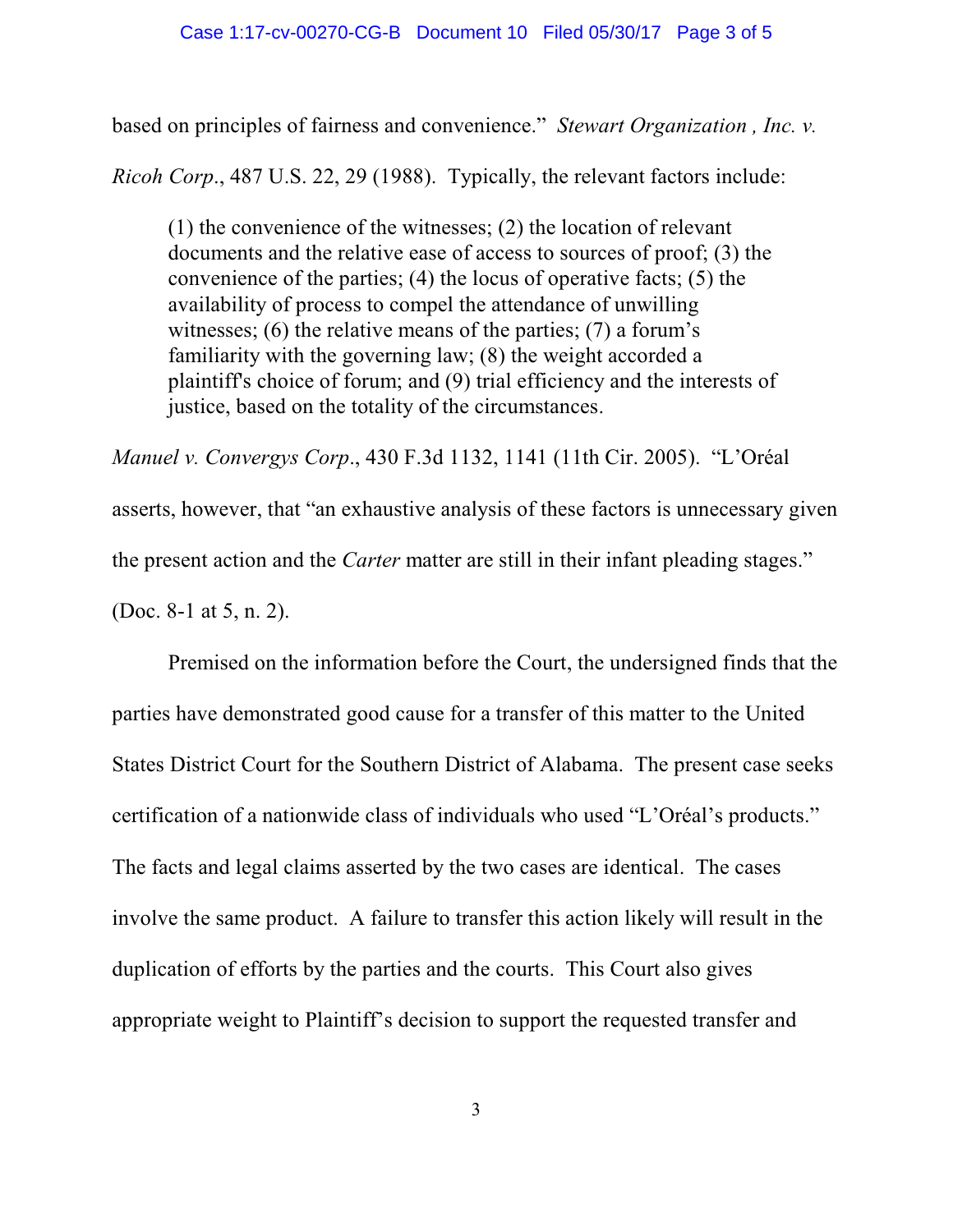#### Case 1:17-cv-00270-CG-B Document 10 Filed 05/30/17 Page 4 of 5

consolidation. The Court sees no disadvantage to the parties, witnesses, or the production of documents as a result of transferring this case to the United States District Court for the Southern District of Alabama. To the contrary, a transfer of the case to the Southern District will, as discussed below, permit that Court to decide whether consolidation of the actions further will expedite disposition of these matters and eliminate unnecessary repetition, delay, and confusion. Accordingly, the portion of the motion seeking a transfer to the Southern District of Alabama is due to be granted.

As to the portion of the motion that seeks a consolidation of this case with the *Carter* matter, the Court agrees that "FEDERAL RULE OF CIVIL PROCEDURE 42(a) codifies a district court's 'inherent managerial power' " to control " 'its docket with economy of time and effort for itself, for counsel, and for litigants.' " *Young v. City of Augusta, Ga*., 59 F.3d 1160, 1168 (11th Cir. 1995) (quoting *Hendrix v. Raybestos–Manhattan, Inc*., 776 F.2d 1492, 1495 (11th Cir. 1985)). "The Rule 'is permissive and vests a purely discretionary power in the district court.' " *Young*, 59 F.3d at 1168 (quoting *In re Air Crash Disaster at Florida Everglades*, 549 F.2d 1006, 1013 (5th Cir. 1977) (citations omitted)). Typically, that decision is left to the discretion of the judge with the first filed case.